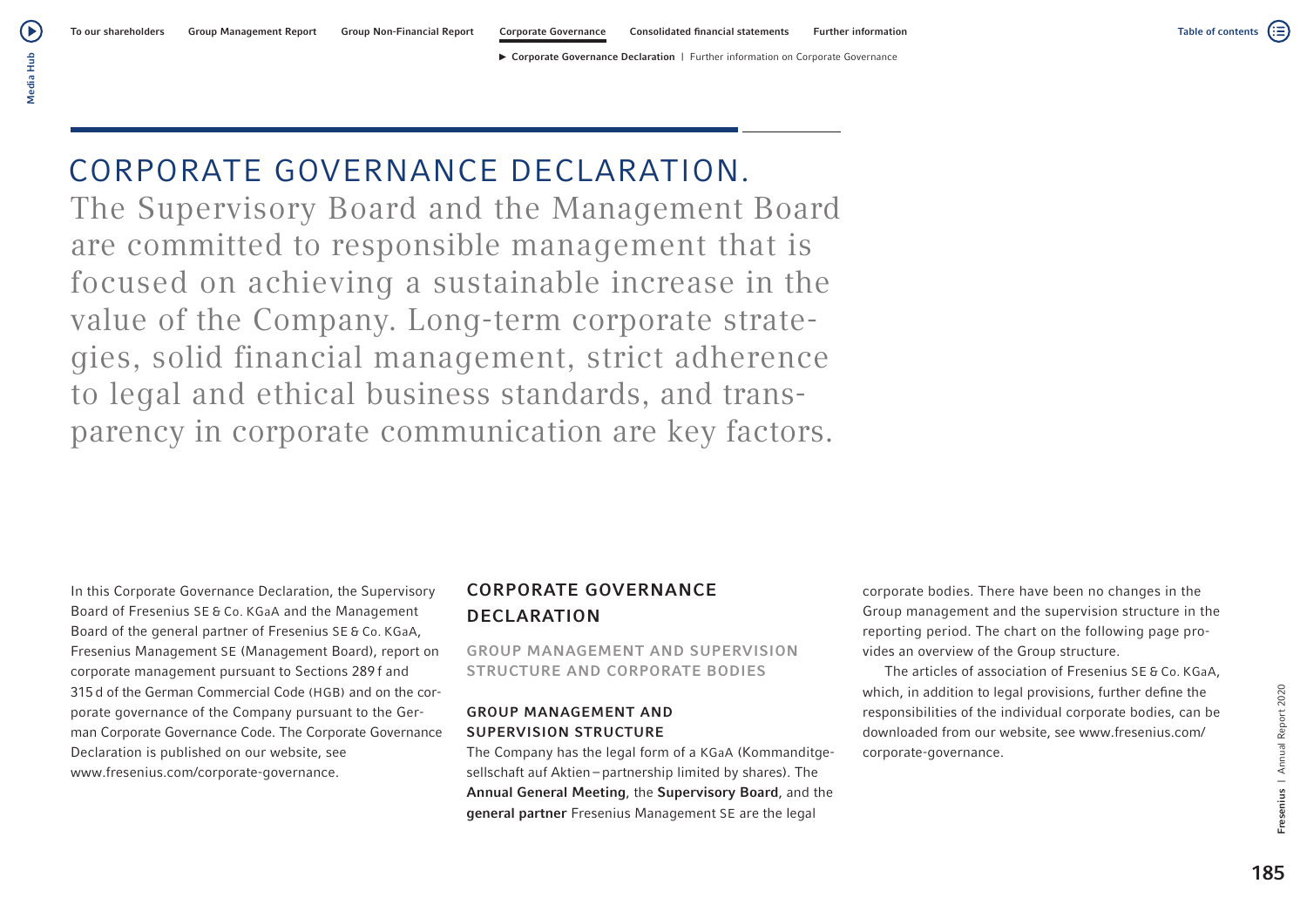STRUCTURE OF FRESENIUS SE & CO. KGAA

⋐ Table of contents

#### SHAREHOLDERS

The shareholders uphold their rights at the Annual General Meeting, where they exercise their voting rights. Every ordinary share of Fresenius SE & Co. KGaA confers one vote. None of the shares carry multiple or preferential voting rights.

We report in detail on our investor relations activities in the section "Fresenius share" on page 34.

#### ANNUAL GENERAL MEETING

Our virtual Annual General Meeting (AGM) was held on August 28, 2020, in Bad Homburg vor der Höhe. Approximately 73% of the share capital was represented. The Annual General Meeting was originally scheduled for May 20, 2020, but was postponed due to the Covid-19 pandemic. In order to protect the health of the shareholders and the employees and external partners involved in the organization, Fresenius took advantage of the option provided by law to hold the Annual General Meeting virtually.

During the AGM, the shareholders approved the proposal made by the general partner and the Supervisory Board to increase the 2019 dividend by 5% to €0.84 per ordinary share with a majority of more than 99% of the votes cast. Shareholder majorities of around 99% and 85%, respectively, approved the actions of the general partner and the Supervisory Board in 2019.

With regard to certain subject matters, legally required voting right exclusions exist for the general partner and in some instances for its sole shareholder, the Else Kröner-Fresenius-Stiftung. These pertain, for example, to the appointment of the Supervisory Board of Fresenius SE&Co. KGaA, the approvals of the actions of the general partner



<sup>1</sup> For selected items no voting power, e.g., election of Supervisory Board of Fresenius SE & Co. KGaA, discharge of general partner and Supervisory Board of Fresenius SE & Co. KGaA, election of the auditor

and the members of the Supervisory Board, and the selection of the auditor. This guarantees that the remaining shareholders retain the sole authority to decide on these matters, especially those that pertain to the supervision of management.

Documents and information on the Annual General Meeting, as well as the voting results, are available on our website at www.fresenius.com/annual-general-meeting.

## MANAGEMENT BOARD AND SUPERVISORY BOARD PROCEDURES

The responsibilities are distributed as follows in Fresenius SE & Co. KGaA: the Management Board of the general partner is responsible for conducting the business of Fresenius SE & Co. KGaA. The Supervisory Board of Fresenius SE & Co. KGaA supervises the management of the Company's business by the general partner.

## General partner – Management and Supervisory Boards

The general partner, Fresenius Management SE, represented by its Management Board, manages Fresenius SE & Co. KGaA at its own responsibility and conducts its business. The Management Board formulates the Company's strategy, discusses it with the Supervisory Boards of Fresenius Management SE and Fresenius SE&Co. KGaA, and oversees its implementation. Its actions and decisions are aligned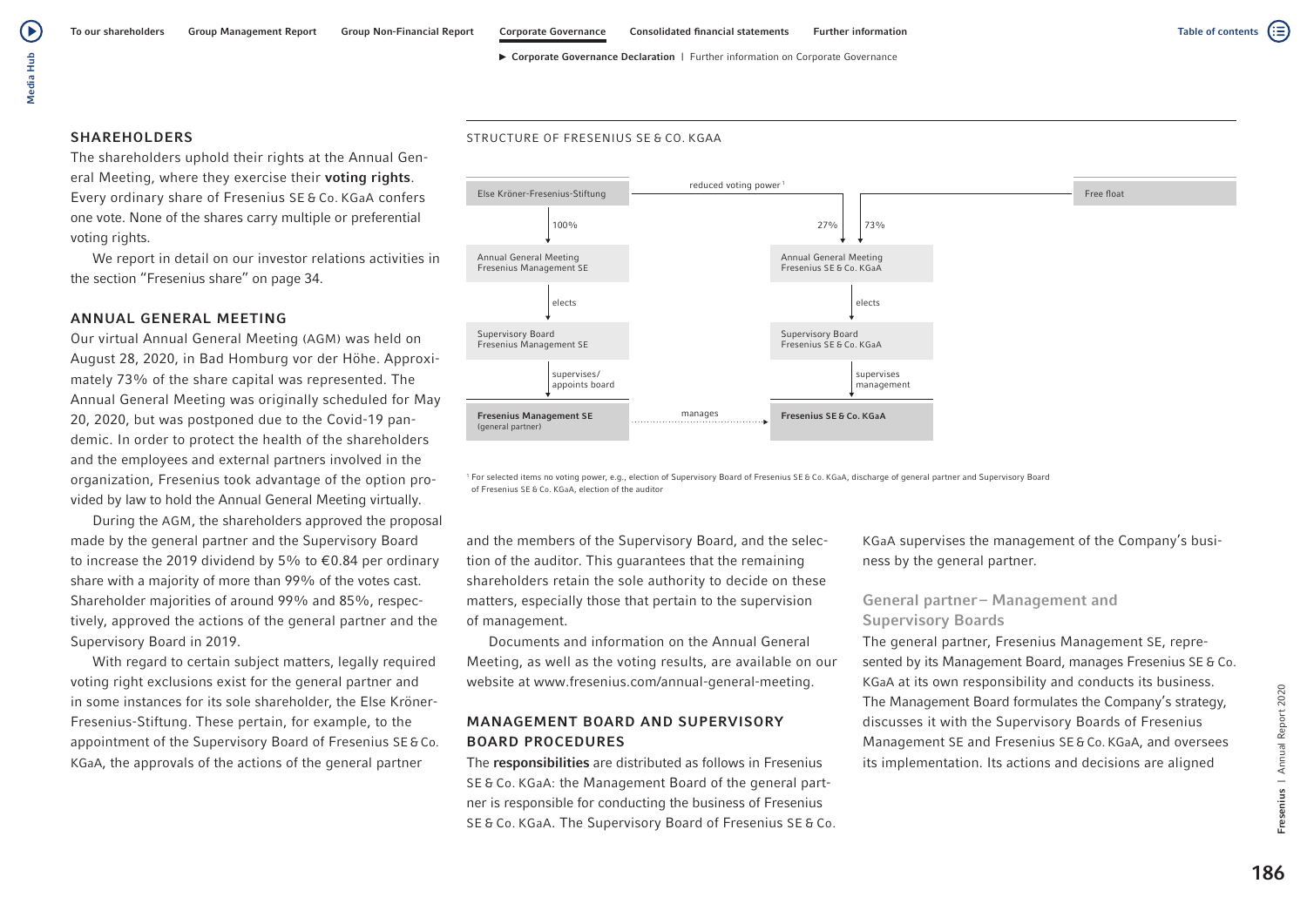with the best interests of Fresenius SE & Co. KGaA. The Management Board is committed to increasing the value of the Company on a sustainable basis. The rules of procedure for the Management Board were established by the Supervisory Board of Fresenius Management SE. They define the activities within the board more specifically, especially with regard to the individual duties and responsibilities of the members, matters reserved for the full Management Board, and resolutions to be passed by the full Management Board.

The Management Board, in principle, consists of seven members: the Chairman, the Chief Financial Officer, the Management Board Member responsible for Legal, Compliance, Insurance and Human Resources and Labor Relations Director, and the chief executive officers of the four business segments. This ensures that the full Management Board is kept constantly informed about important events, plans, developments, and measures within the business segments. According to the rules of procedure, the CEO is responsible for coordinating the business segments, the general corporate policy, and the investment policy. The subject of Group sustainability is also directly reported to the CEO. Further information on sustainability matters can be found in the Group Non-financial Report on pages 109ff.

The Group departments Finance, Group Controlling, Internal Audit, and Tax report to the Chief Financial Officer directly. Further, the Chief Financial Officer coordinates cybersecurity activities at Fresenius.

Members of the Management Board also lead internal working groups or committees, for example the Compliance Steering Committee or the Group Sustainability Board. Further information is included on pages 109ff. of the Group Non-financial Report.

There are no Management Board committees owing to Fresenius SE & Co. KGaA's role as an operating holding company. The Management Board is listed on page 329 of the Annual Report.

Members of the Management Board are appointed for a maximum period of five years. Following the recommendation of the Code, first-time appointments are for a threeyear period.

As of December 1, 2020, Dr. Sebastian Biedenkopf was appointed as Management Board Member responsible for Legal, Compliance, Insurance and Human Resources, and Labor Relations Director of Fresenius Management SE. He succeeds Dr. Jürgen Götz, who left the Company as of June 30, 2020. From July 1, 2020 to November 30, 2020, Mr.Stephan Sturm held the positions of Chairman of the Management Board and Management Board member responsible for Legal, Compliance, Insurance and Human Resources and Labor Relations Director on a combined basis.

The meetings of the Management Board are convened as required, but at least once a month, and are chaired by the Chairman of the Management Board or, if he is incapacitated, by the Chief Financial Officer or, if she is also incapacitated, by the Management Board member present who is most senior in age. However, Management Board meetings are usually held twice a month. The person chairing the meeting decides the order in which the items on the agenda are dealt with and the form in which the voting is conducted. The Management Board passes its resolutions by a simple majority of the votes cast or, outside its meetings, by a simple majority of its members, except in cases where mandatory provisions of law impose stricter requirements. The Chairman of the Management Board has the casting vote if a vote is tied. If the Chairman is incapacitated or absent, the motion is deemed rejected if a vote is tied. The

rules of procedure for the Management Board also govern the relations between the Management Board and the Supervisory Board of the general partner, as well as between the general partner and the Supervisory Board of Fresenius SE & Co. KGaA, and also matters that require approval of the general partner's Supervisory Board.

As a European company (SE – Societas Europaea), Fresenius Management SE has its own Supervisory Board. It consists of six members, and its Chairman is Dr. Gerd Krick. The Supervisory Board appoints the members of the Management Board of Fresenius Management SE and supervises and advises the Management Board in conducting business. If necessary, e.g., in order to discuss or decide on matters concerning the Management Board, the Supervisory Board meets without the Management Board. It has established its own rules of procedure.

The Supervisory Board members of Fresenius Management SE can be found on page 330 of the Annual Report. Dr.Heinrich Hiesinger has been a member of the Supervisory Board of Fresenius Management SE since July 1, 2020. He succeeds Dr.Kurt Bock, who resigned from the Supervisory Board of Fresenius Management SE as of June 30, 2020.

The Supervisory Board of Fresenius Management SE appoints the members of the Management Board of the general partner and also ensures long-term succession planning. This is based on discussions with members of the Management Board and impressions of other managers gained at the meetings of the Supervisory Boards of Fresenius Management SE and Fresenius SE & Co. KGaA. In this way, the Supervisory Board can form an opinion on potential successors from within the Company.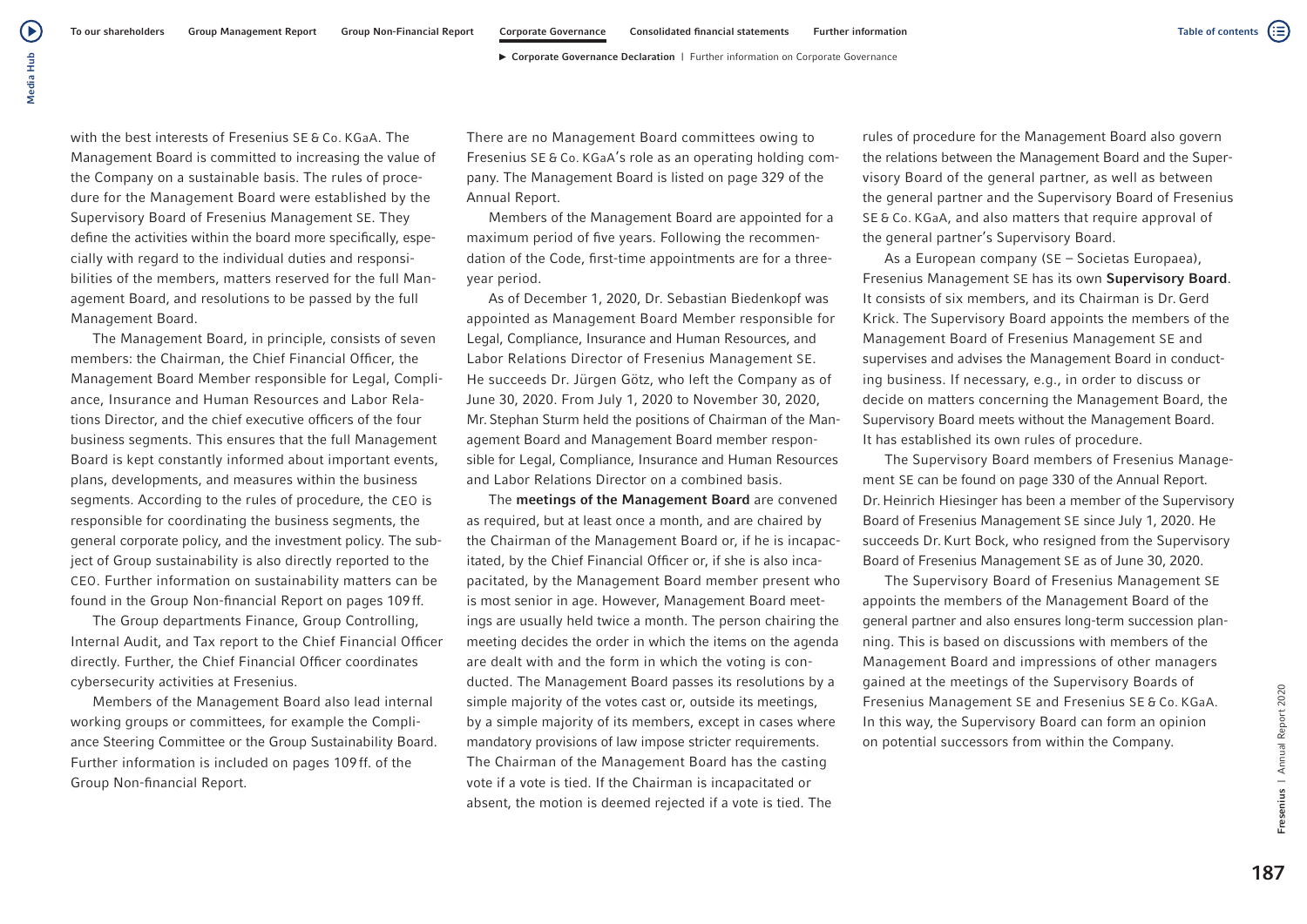$\left( \blacktriangleright \right)$ 

The Supervisory Board of Fresenius SE & Co. KGaA The Supervisory Board of Fresenius SE & Co. KGaA supervises the management of the Company's business by the general partner Fresenius Management SE. It supervises business operations to ensure that the Management Board's corporate decisions are compliant, suitable, and financially sound. In addition, the Supervisory Board reviews the Group's annual financial statements, taking into account the auditor's reports. Another important part of the Supervisory Board's activities is the work conducted within the committees formed in accordance with the requirements of the German Stock Corporation Act and the recommendations of the Code. The Management Board of the general partner – Fresenius Management SE – continuously informs the Supervisory Board of the corporate development, planning, and strategy.

The Supervisory Board of Fresenius SE & Co. KGaA consists of 12 members. The Supervisory Board members can be found on page 327f. of the Annual Report. Half of its members are elected by the AGM. The proposals for the members of the Supervisory Board primarily take account of the knowledge, ability, and expert experience required to perform the tasks. The election proposals provided by the Supervisory Board will reflect its designated objectives as well as its profile of expertise and skills. A Nomination Committee has been instituted for election proposals for the shareholder representatives. Its activities are aligned with the provisions of law and the Code. The European Works Council elects the employee representatives to the Supervisory Board of Fresenius SE & Co. KGaA. If an

employee representative retires within their term of office, the substitute member will become a member of the Supervisory Board. Mr. Niko Stumpfögger has left the Supervisory Board of Fresenius SE & Co. KGaA as of April 30, 2020. Ms. Grit Genster was appointed as a substitute member as of May 1, 2020, and subsequently elected Deputy Chairwoman of the Supervisory Board.

For the Supervisory Board of Fresenius SE & Co. KGaA, the law requires a quota of at least 30% women and 30% men. These mandatory quotas were met by the Supervisory Board in fiscal year 2020 and are still met. The average age within the Supervisory Board was around 61 at the end of 2020. All members have served an average of more than five years on the board. As it is in the Company's interest not to limit the selection of qualified candidates in a general way, the Supervisory Board has not yet defined an age limit. The statutorily required declaration of conformity concerning the Code accordingly includes a justified limitation. Nevertheless, the Supervisory Board intends to examine in detail the introduction of an age limit in the coming year.

The competencies and the expert knowledge of all members support the discussion and the information exchange within the board. In 2020, the objectives for the composition and profile of skills and expertise of the Board were met. Further information can be found on pages 191 ff. of the Annual Report.

The Supervisory Board of Fresenius SE & Co. KGaA fulfills its tasks in accordance with the provisions of law, the articles of association of Fresenius SE & Co. KGaA, and its rules of procedure. The Chairman is responsible for coordinating the activities of the Supervisory Board, chairing the meetings, and representing its interests externally. The Supervisory Board should convene once each calendar quarter,

and must convene twice each calendar half-year. The meetings are convened and chaired by the Chairman or, if he is incapacitated, by a chairperson named by the Chairman. The person chairing the meeting decides the order in which the items on the agenda are dealt with and the form in which the voting is conducted. Unless other majorities are mandatory by law, the Supervisory Board passes its resolutions by a simple majority of the votes submitted in the voting. If a vote is tied, the Chairman has the casting vote or, if he does not take part in the voting, the matter is decided by the vote of the Deputy Chairman, who is a shareholder representative. The shareholder representatives and the employee representatives within the Supervisory Board conduct separate meetings on a regular basis.

The **articles of association** of Fresenius SE & Co. KGaA and the rules of procedure of the Supervisory Board of Fresenius SE&Co. KGaA regulate the details with regard to the Supervisory Board's election, constitution, term of office, meetings and resolutions, and rights and duties. They are published on our website, see www.fresenius.com/ corporate-governance.

#### Independence and conflicts of interest

The Supervisory Board of Fresenius SE & Co. KGaA is of the opinion that all its members are independent. The Supervisory Board shall include what it deems to be an appropriate number of independent members who do not have any business or personal relationship with the Company, its corporate bodies, a controlling shareholder, or a party related

(≔)

Table of contents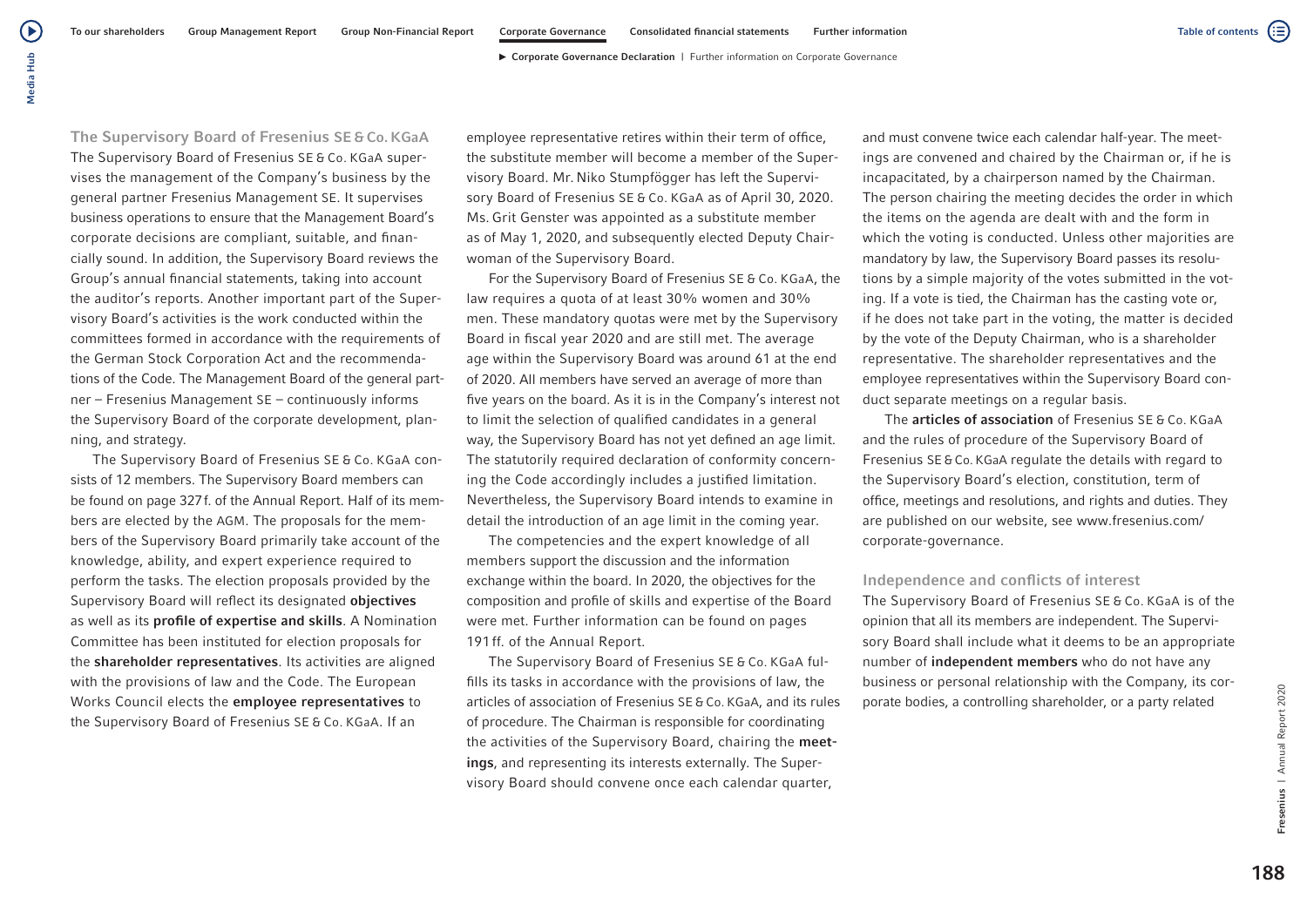to the latter that may give grounds for a material and not merely temporary conflict of interest. This also applies to Dr. Gerd Krick and Klaus-Peter Müller, who have been members of the Supervisory Board for more than 12 years. Their respective performance in office demonstrate the necessary critical distance to properly advise and monitor the business conduct of the general partner in every respect.

The general partner, acting through the Management Board, and the Supervisory Board of Fresenius SE & Co. KGaA are committed to the interests of the Company. The members of these bodies neither pursue personal interests in the performance of their duties nor grant unjustified advantages to other persons. Any sideline activities or transactions of the members of the executive bodies with the Company must be disclosed to the Supervisory Board without delay and approved by the Supervisory Board. The Supervisory Board of Fresenius SE & Co. KGaA reports to the AGM on any conflicts of interest and their treatment. There were no conflicts of interest of Supervisory Board members in the past fiscal year.

Fresenius publishes information on related parties on page 316 of the Annual Report.

## Supervisory Board training and further education measures

The members of the Supervisory Board independently take on necessary training and further education measures required for their tasks. They keep themselves regularly informed, through internal and external sources, about the latest requirements with regard to their supervisory activities. The Supervisory Board at all times ensures that its members are suitably qualified, keep their professional knowledge up to date, and further develop their judgment and expertise. They are supported appropriately by the Company in accordance with the Code. External experts as well as experts from the Company continuously provide information about important developments, for example about relevant new laws and precedents, or changes in the IFRS accounting and auditing standards. In addition, the Company holds an onboarding event for new members of the Supervisory Board.

The members of the Supervisory Board of Fresenius SE & Co. KGaA can be found on page 327 f. of the Annual Report. On page 29f. of the Annual Report, the Supervisory Board reports on the main focuses of its activities and those of its committees in 2020.

## Supervisory Board efficiency evaluation/ self-assessment

The Supervisory Board of Fresenius SE & Co. KGaA carries out an efficiency evaluation, or an assessment of how effectively it as a whole and its committees perform their duties, at least once a year, most recently in March 2020.

The review is carried out through an open discussion within the full Supervisory Board. A company-specific questionnaire covering the salient points for a self-evaluation serves as the basis for the discussion. Among other things, this includes the organization and structuring of the meetings, the amount of information, and how this information was provided. The most recent review showed that the Supervisory Board, including its committees, assesses its organization as well as its work as efficient and that it fulfills its tasks effectively.

Cooperation between the general partner and Supervisory Board of Fresenius SE & Co. KGaA Good corporate governance requires trusting and efficient cooperation between the Management and the Supervisory Board. The Management Board of the general partner and the Supervisory Board of Fresenius SE&Co. KGaA closely cooperate for the benefit of the Company. Open communication is essential. The common goal is to sustainably increase the company value in line with the corporate governance and compliance principles. The Management Board of the general partner and the Supervisory Board of Fresenius SE & Co. KGaA coordinate with each other, especially with regard to the Company's strategic focus. As the monitoring body, the Supervisory Board of Fresenius SE & Co. KGaA also needs to be fully informed about operating performance and corporate planning, as well as the risk situation, risk management, and compliance. The Management Board of the general partner provided this information in full and in compliance with its duties in the reporting period.

The representatives of the shareholders and of the employees may prepare the Supervisory Board meetings separately, and, if applicable, with members of the Management Board. Pre-meetings of the employee representatives as well as consultations of the shareholder representatives take place on a regular basis. The Supervisory Board meets without the Management Board on a regular basis.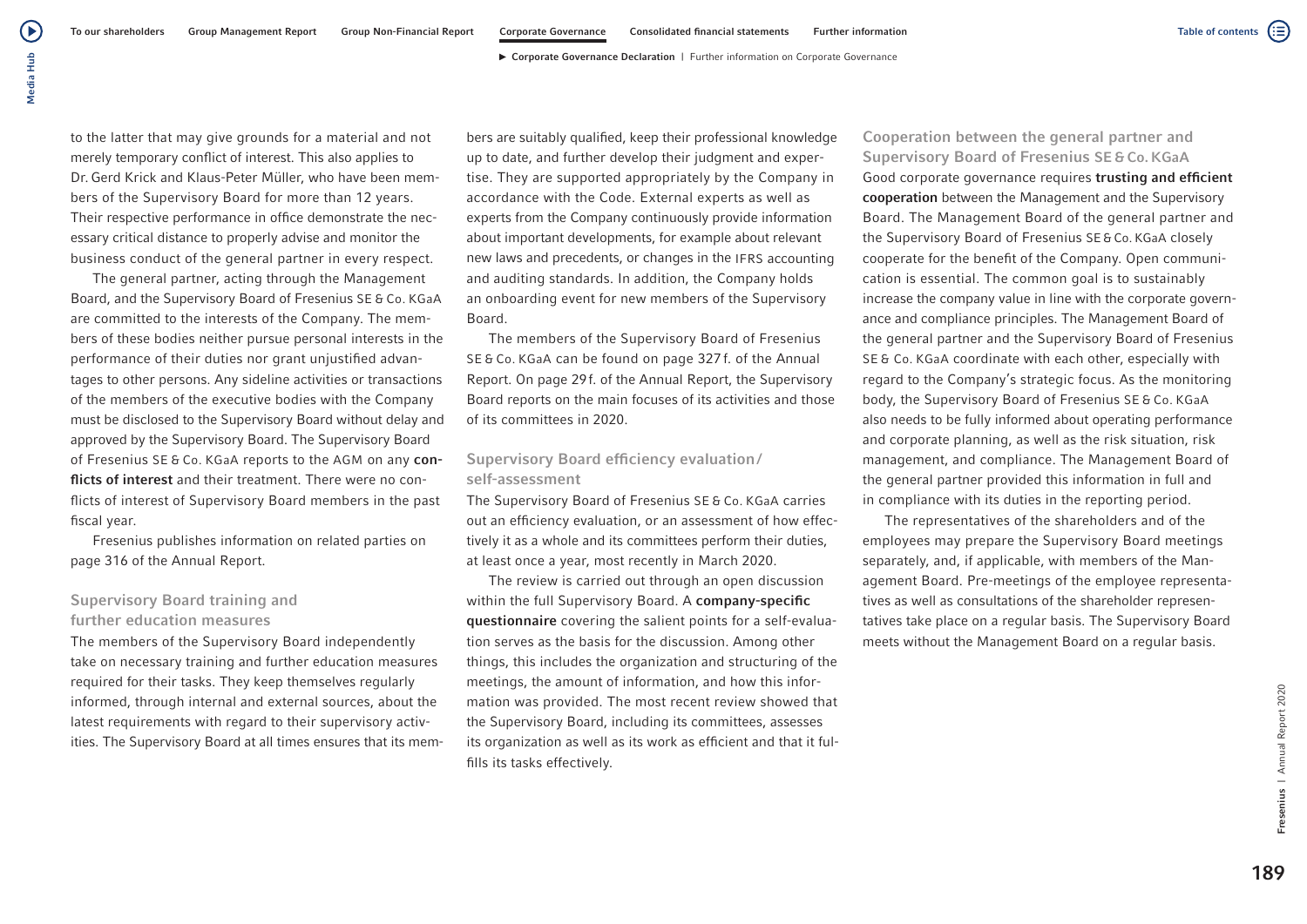## COMPOSITION AND PROCEDURES OF THE SUPERVISORY BOARD COMMITTEES

The Supervisory Board of Fresenius SE & Co. KGaA forms two permanent committees from among its members: the Audit Committee, consisting of five members, and the Nomination Committee, consisting of three members. The committee members were elected for the duration of their term as a member of the Supervisory Board of Fresenius SE& Co. KGaA. In accordance with the articles of association of Fresenius SE & Co. KGaA, only members of the Audit Committee receive additional compensation (Section 13 (5)). There is no Personnel Committee in the KGaA because the Supervisory Board of Fresenius SE&Co. KGaA is not responsible for appointing members of the Management Board of the general partner or for their service contracts. Responsibility for these personnel matters lies with the Supervisory Board of the general partner.

The provisions for the Supervisory Board of Fresenius SE & Co. KGaA apply analogously to the committees. The committees hold meetings as required. The meetings are convened by the committee chairmen. They report during the following Supervisory Board meeting about the work of the respective committee. The rules of procedure for the committees are regulated in the rules of procedure of the Supervisory Board of Fresenius SE & Co. KGaA. Accordingly, the committees do not have their own rules of procedure.

The members of the Supervisory Board's committees are listed on page 328 of the Annual Report.

## Audit Committee

The Audit Committee's function is, among other things, to prepare the Supervisory Board's approval of the financial statements – and the consolidated financial statements – and the Supervisory Board's proposal to the AGM on the appointment of the auditor for the financial statements, and to make a preliminary review of the proposal on the allocation of distributable profits. It also reviews the quarterly reports before they are published and – following discussions with the Management Board – engages the auditor for the financial statements (and concludes the agreement on the auditor's fees), determines the main focuses of the audit, and defines the auditor's reporting duties in relation to the Supervisory Board of Fresenius SE & Co. KGaA. Other matters within its remit are to review the effectiveness of the internal controls system, of the risk management system, of the internal audit system, and of the compliance.

The Audit Committee consists of Klaus-Peter Müller (Chairman), Grit Genster (as of May 1, 2020), Konrad Kölbl, Dr. Gerd Krick, Hauke Stars, and Niko Stumpfögger (until April 30, 2020). Klaus-Peter Müller is independent and has the required expertise in the fields stated in Section 100 (5) of the German Stock Corporation Act (AktG), as well as specialist knowledge and experience in the application of accounting principles and internal control processes.

The Audit Committee also examined in detail the nonaudit services rendered additionally by the auditor KPMG AG Wirtschaftsprüfungsgesellschaft, Berlin, as well as PricewaterhouseCoopers GmbH Wirtschaftsprüfungsgesellschaft, Frankfurt am Main.

#### Nomination Committee

The Nomination Committee proposes suitable candidates to the Supervisory Board for the nominations it makes to the AGM for the election of Supervisory Board members on the shareholders' side. It consists solely of shareholder representatives. In making its proposals, the Nomination Committee is guided by the requirements of the Code.

The Nomination Committee consists of Dr. Gerd Krick (Chairman), Michael Diekmann, and Klaus-Peter Müller.

#### Mediation Committee

Fresenius SE & Co. KGaA does not have a Mediation Committee because the provisions of the German Co-Determination Act that require such a committee do not apply to a partnership limited by shares and because the Code does not require such a committee either.

#### Joint Committee

Pursuant to Sections 13a et seq. of the Articles of Association of Fresenius SE & Co. KGaA, the Supervisory Board of Fresenius SE & Co. KGaA has formed a Joint Committee together with the Supervisory Board of Fresenius Management SE. For some matters, which are defined in further detail in Section 13c (1) of the articles of association of Fresenius SE & Co. KGaA, the general partner requires the approval of the Joint Committee if 40% of the consolidated sales, the consolidated balance sheet total, and the consolidated profit are affected by the matter. These include, for example, the divestiture and acquisition of large investments and business units or the divestiture of large business units from the assets of Fresenius SE & Co. KGaA or a wholly owned company. The approval of the Joint Committee is also required for certain legal transactions between Fresenius SE & Co. KGaA or its affiliates and the Else Kröner-Fresenius-Stiftung.

Dr. Gerd Krick and Michael Diekmann are members of the Joint Committee. The other members are Dr. Dieter Schenk (Chairman) and Mr. Klaus-Peter Müller, who were appointed by the general partner. The Joint Committee did not meet in 2020.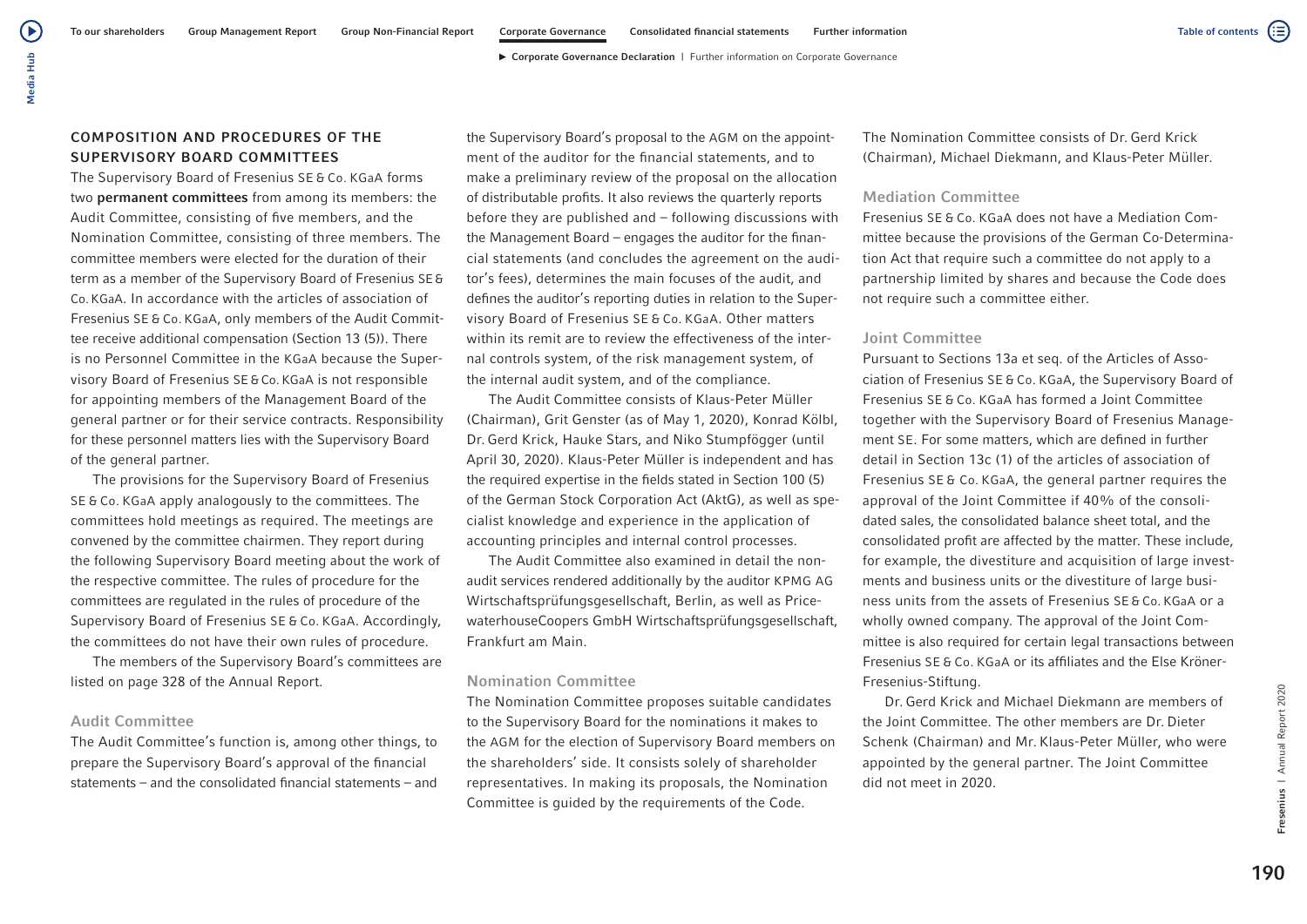Table of contents

(≔)

## OBJECTIVES FOR THE COMPOSITION, PROFILE OF SKILLS AND EXPERTISE, AND DIVERSITY CONCEPT

The Supervisory Board of Fresenius SE & Co. KGaA has determined concrete objectives for its composition and prepared a profile of skills and expertise for the entire board. Furthermore, it resolved on a diversity concept for itself and the Management Board of Fresenius Management SE.

## OBJECTIVES FOR THE COMPOSITION OF THE SUPERVISORY BOARD AND PROFILE OF SKILLS AND EXPERTISE FOR THE ENTIRE BOARD

The Supervisory Board of Fresenius SE & Co. KGaA is to be composed in such a way that its members in entirety have the required knowledge, skills, and professional experiences for duly observing the tasks. Thereby, it is necessary to differentiate between the requirements for the individual Supervisory Board members and the requirements for the composition of the entire Board.

## Requirements for the individual Supervisory Board members

The Supervisory Board members have to be professionally as well as personally qualified to advise and supervise the Management Board of a globally active health care Group.

#### Good corporate governance

Each Supervisory Board member is to have the knowledge of good corporate governance of a capital-market-oriented company required for duly observing its tasks. This includes knowledge of the main features of accounting, risk management, internal control mechanisms, and of compliance matters.

#### Sector experience and internationality

Each Supervisory Board member is to have general knowledge of the health care sector, as well as a basic understanding of the global activities of Fresenius.

#### Independence

A minimum of half of the Supervisory Board members and a minimum of the half of the shareholder representatives in the Supervisory Board are to be independent within the meaning of the German Corporate Governance Code. Independent in this meaning is someone who does not have a personal or business relationship with the Company, its governing bodies, a controlling shareholder, or a company affiliated with such that may cause a substantial and not merely temporary conflict of interest. The shareholder structure may be appropriately taken into account.

When assessing independence, in the view of the Supervisory Board, neither an appointment to the Management Board lapsed for more than two years nor the duration of the membership to the Supervisory Board exclude the classification as independent per se.

With regard to the employee representatives, the independence is not contested by the fact of representing employees nor by the employment relationship.

Individuals exercising an office in a body of a significant competitor of Fresenius or who hold, directly or indirectly, more than 3% of the voting capital in such are not to be a member of the Supervisory Board.

In cases where a Supervisory Board member is active for another company having business relationships with Fresenius, this activity is described in the section "Legal relationships with members of the corporate bodies" of the Annual Report.

## Time availability and limit to the numbers of offices held

Each Supervisory Board member is to have sufficient time available for duly observing the office as Supervisory Board member and to comply with the limit to the offices held as recommended by the German Corporate Governance Code. Under the assumption of four meetings annually, the expected time expenditure of new members generally amounts to approximately 12 to 24 days a year. This includes the preparation and follow-up of the Supervisory Board's meetings, the review of reports to the Supervisory Board, the participation in the Annual General Meeting, and regular training. Thereby, it is to be considered that the time expenditure also depends on the membership of one or several Supervisory Board committees.

## Age limit and duration limit on the term of membership

In order to not unduly limit the selection of qualified candidates, the Supervisory Board has refrained from setting an age limit and a duration limit on the term of membership.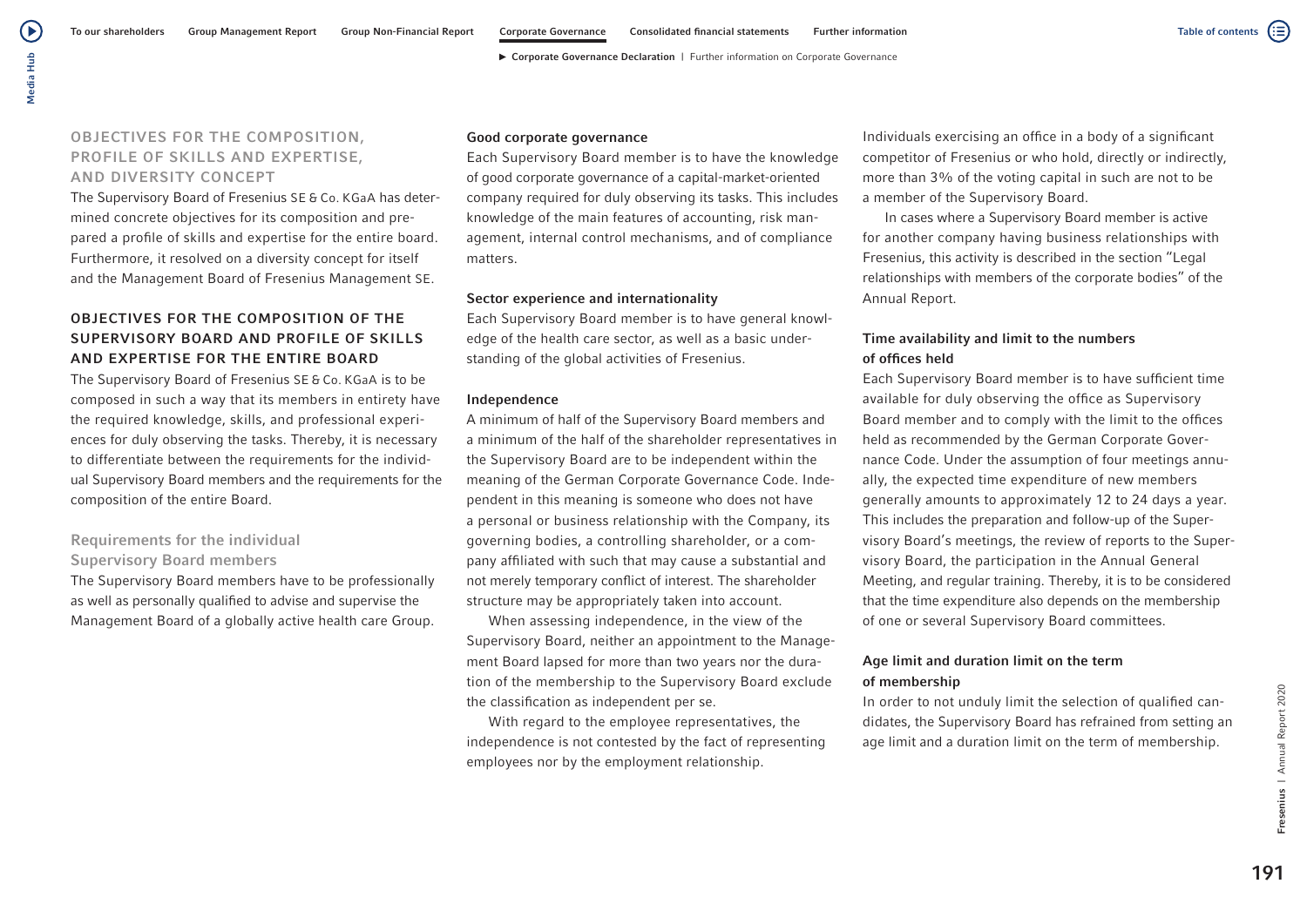( ≣

▶ Corporate Governance Declaration | Further information on Corporate Governance

Media Hub Media Hub

 $\left( \blacktriangleright \right)$ 

The statutorily required declaration on the German Corporate Governance Code therefore includes a reasoned exception. The Supervisory Board is rather to include members with long-term experience and therefore generally older members. A balanced ratio of Supervisory Board members of various ages and various durations of term of membership is essential. Nevertheless, the Supervisory Board intends to examine in detail the introduction of an age limit in the coming year.

Requirements for the entire Board

## Sector experience

The Supervisory Board in its entirety needs to be familiar with the health care sector. An appropriate number of Supervisory Board members are to have in-depth knowledge and/or experience in the important sectors of the Company's operations:

- ▶ dialysis products, dialysis services, and Care Coordination
- $\triangleright$  essential medicines, medical products, and services for the critically and chronically ill
- $\triangleright$  operation of hospitals
- planning, construction, and management of health care institutions

The Supervisory Board is to include an appropriate number of members with management experience in the health care sector.

#### Financial knowledge

The Supervisory Board in its entirety needs to have financial knowledge, in particular in the fields of accounting, reporting, and auditing. At least one member needs to have expert knowledge in the fields of accounting or annual auditing.

## Knowledge of relevant legal issues as well as relevant regulatory and compliance matters

The Supervisory Board in its entirety is to be familiar with the relevant legal issues, as well as relevant regulatory and compliance matters.

## Experience in the field of digitalization

The Supervisory Board in its entirety is to have the required understanding of the requirements of digitalization.

## Internationality

Fresenius is present in more than 100 countries. Therefore, the Supervisory Board in its entirety is to have knowledge and experience in the regions important for Fresenius. The Supervisory Board is to include an appropriate number of members with, due to their origin or business experience, a particular relation to the international markets relevant for Fresenius.

#### Management experience

The Supervisory Board is to include an appropriate number of members with experience in managing or supervising a medium-sized or large company.

## Diversity and appropriate representation of women

The Supervisory Board is to rely on as different as possible expert knowledge, skills, and experiences. Therefore, diversity is to be appropriately considered for its composition, and when making election proposals, in the Company's interest, attention should be paid to ensuring that the candidates' profiles reasonably complement each other.

At least 30% of the Supervisory Board are women and at least 30% are men. In general, the participation of women is a joint responsibility of the shareholder and employee sides. For nominations, both the shareholder and employee sides will consider, to the extent possible, whether the proportion of women can be increased with qualified female candidates. Please note that the responsibility for electing employee representatives is with the European Works Council. Therefore, the Supervisory Board cannot provide a recommendation.

In fiscal year 2020, there were no changes with regard to the objectives for the composition and profile of skills and expertise of the Board. The current composition of the Supervisory Board of Fresenius SE & Co. KGaA still fulfills the designated objectives. Furthermore, the current composition complies with the profile of competence. The Supervisory Board is of the opinion that all of its members are currently independent.

## DIVERSITY CONCEPT

A diversity concept applies for the Management Board of Fresenius Management SE and the Supervisory Board of Fresenius SE & Co. KGaA. The concept is outlined below.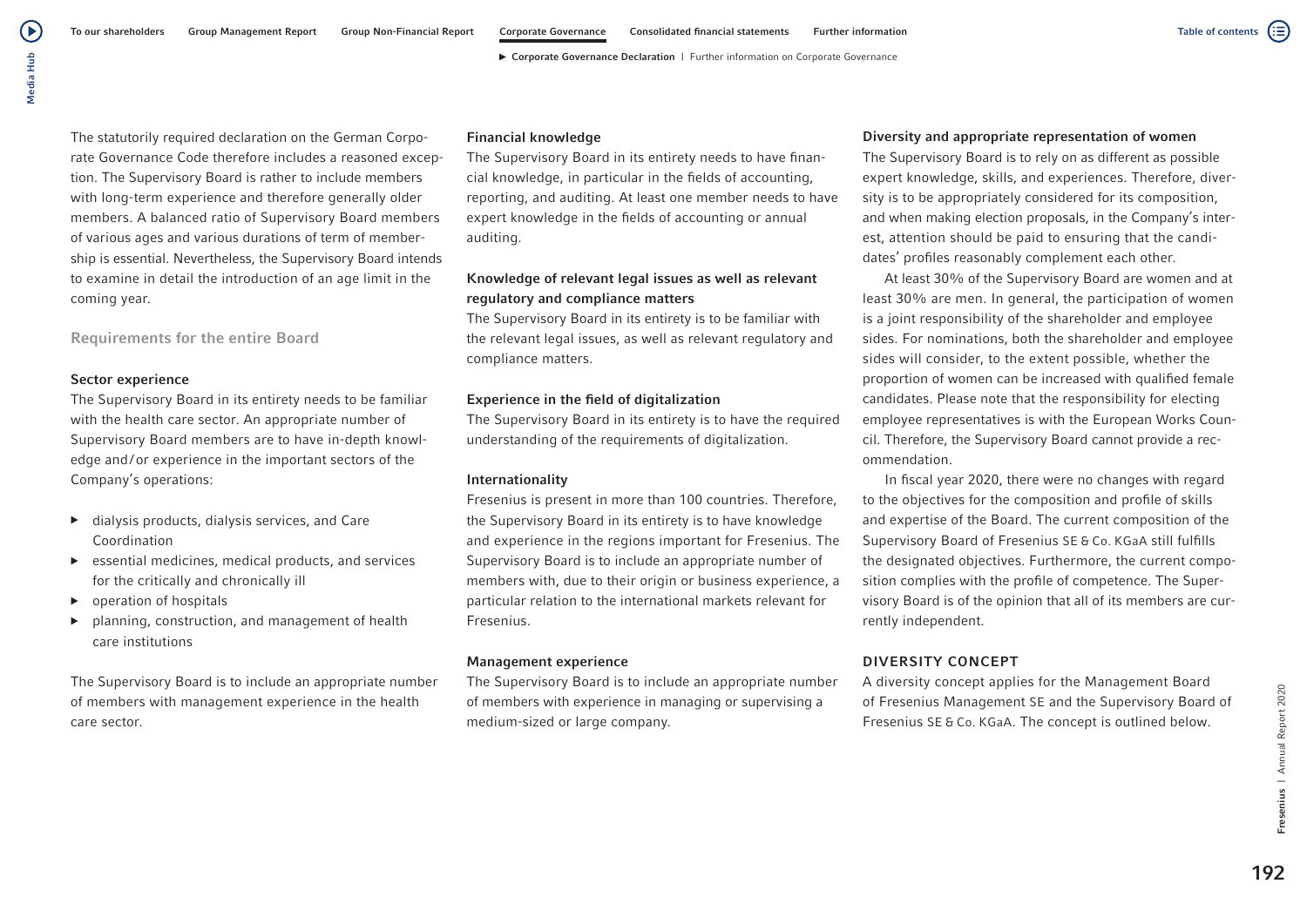The objectives of the diversity concept, the way in which they are implemented, and the results achieved in the fiscal year are also explained. Diversity enables us to look at matters from different perspectives and against the background of different experiences. Fresenius seeks diversity in the Management Board of Fresenius Management SE as well as in the Supervisory Board of Fresenius SE & Co. KGaA in terms of age, gender, education, professional background, and international experience.

#### Age

Finding a balance between expertise and novel approaches is important for the Management Board of Fresenius Management SE and the Supervisory Board of Fresenius SE & Co. KGaA. Therefore, both the Management Board of Fresenius Management SE and the Supervisory Board of Fresenius SE & Co. KGaA should have a balanced mix of experienced and new members, ensuring that different perspectives are taken into consideration in the decision-making processes and a continuous transfer of knowledge is fostered. Therefore, there is no age limit for members of the Management Board and Supervisory Board and also no duration limit for the term of membership of those serving on the Supervisory Board.

#### Gender

Fresenius believes that a mix of women and men on both the Management Board of Fresenius Management SE and the Supervisory Board of Fresenius SE & Co. KGaA is desirable. At least 30% of the Supervisory Board are women and at least 30% are men. In general, the participation of women is a joint responsibility of the shareholder and employee

sides. For nominations, both the shareholder and employee sides will consider, to the extent possible, whether the proportion of women can be increased with qualified female candidates. Please note that the responsibility for electing employee representatives is with the European Works Council. Therefore, the Supervisory Board cannot provide a recommendation. Besides, qualification is the decisive criterion for filling board positions.

#### Professional background

For each one of the Company's key business areas, one member of the Management Board of Fresenius Management SE shall have longstanding experience:

- $\blacktriangleright$  dialysis products, dialysis services, and Care Coordination
- $\blacktriangleright$  essential medicines, medical devices, and services for the critically and chronically ill
- ▶ operation of hospitals
- ▶ planning, construction, and management of health care institutions

In addition, one of the members shall have long-standing experience and expertise in finance and one in corporate governance, law, and compliance. This takes into account the special requirements of a capital-market-oriented company.

The Supervisory Board of Fresenius SE & Co. KGaA shall have a reasonable number of members experienced in the management or supervision of a medium-sized or large company. A reasonable number of Supervisory Board members should have leadership experience in the health care industry. At least one member of the Supervisory Board shall have expertise in accounting or auditing.

#### International experience

Fresenius is present in more than 100 countries. Against this background, the majority of the members of the Management Board of Fresenius Management SE are expected to have international experience in at least one of the markets relevant to Fresenius, based on their background, professional training, or career.

An appropriate number of members of the Supervisory Board of Fresenius SE & Co. KGaA should also have a special connection to international markets relevant to Fresenius as a result of their origin or business experience.

#### Implementation of objectives

The implementation of the objectives of the Diversity Concept with regard to the composition of the Management Board of Fresenius Management SE will be reflected by future personnel decisions of the Supervisory Board of Fresenius Management SE. The Diversity Concept will be reflected in the proposals of candidates by the Supervisory Board of Fresenius SE & Co. KGaA to the AGM of the Company. As far as possible, this should be taken into account by the European Works Council in the election of employee representatives to the Supervisory Board of Fresenius SE & Co. KGaA.

In the past fiscal year, Ms. Grit Genster was appointed as a substitute member for Mr. Niko Stumpfögger on the Supervisory Board of Fresenius SE & Co. KGaA and elected as Deputy Chair of the Supervisory Board. Dr. Sebastian Biedenkopf was appointed to the Management Board of Fresenius Management SE. There were no further changes on the Supervisory Board of Fresenius SE & Co. KGaA and

Table of contents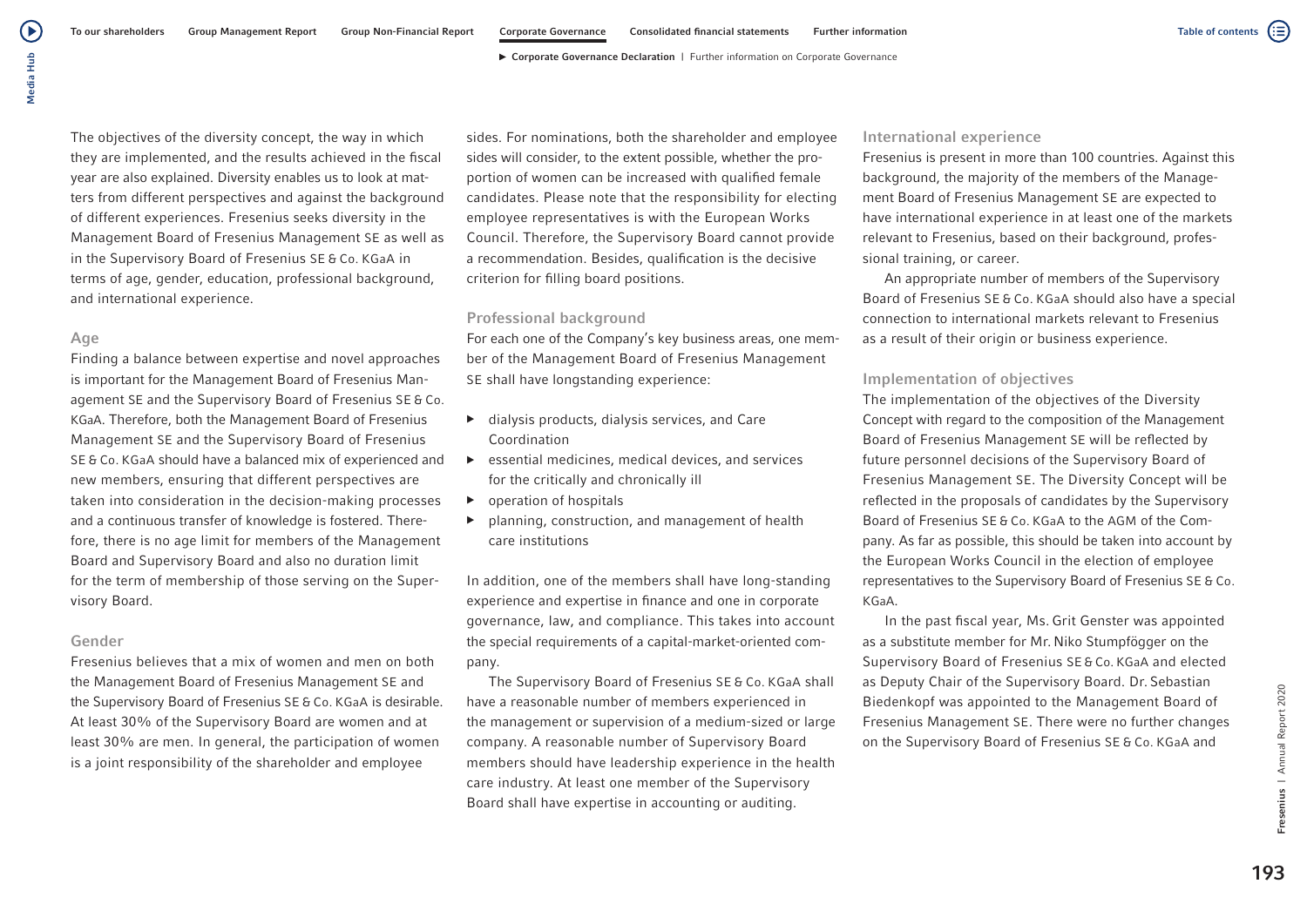the Management Board of Fresenius Management SE. Overall, the objectives of the diversity concept continue to be fulfilled.

## RELEVANT DISCLOSURES ON CORPORATE GOVERNANCE PRACTICES

The general partner, represented by its Management Board, manages the Company's business with the due care and diligence of a prudent and conscientious company director in compliance with the provisions of the law, the articles of association, the rules of procedure for the Management Board, the resolutions passed by the full Management Board, and the Supervisory Board of the general partner. The basic rules of corporate conduct, partly extending beyond the requirements of law, are defined in the Fresenius Code of Conduct. It defines the framework of our rules and specifies the key principles for our conduct within the Company and in our relations with external partners and the public. We have published the Fresenius Code of Conduct on our website at www.fresenius.com/compliance. In addition, all Fresenius business segments have implemented their own Codes of Conduct. They cover the specifics of their businesses and reflect the values of the Fresenius Code of Conduct.

#### COMPLIANCE MANAGEMENT SYSTEMS

For us, compliance means more than acting in accordance with laws and regulations. Compliance means doing the right thing. This means: we adhere to all rules, including legal requirements, internal guidelines, as well as our commitments, and we act according to ethical principles. Compliance is part of our corporate culture and, consequently, our daily work.

Each of our business segments has appointed a Chief Compliance Officer, or a dedicated Compliance Committee, responsible for overseeing the development, implementation, and monitoring of the Compliance Management System (CMS) of the business segment. Furthermore, in line with the business structure and organization, the business segments have established compliance responsibilities at the respective organizational levels. The respective compliance organization supports management and employees in all compliance-related principles.

Our Compliance Management Systems are designed to achieve the implementation of and adherence to our rules within the Company. We have implemented risk-based Compliance Management Systems in all our business segments and at Fresenius SE& Co.KGaA's corporate level. They comprise three pillars: Prevent, Detect, and Respond. Emphasis is placed on actively preventing any acts of noncompliance before they occur. Such systems consider the markets Fresenius is operating in. They are tailored to the specific requirements of each business segment.

Essential measures for prevention include comprehensive risk recording and risk assessment, effective policies as well as adequate and effective procedures, regular training, and continuous advice. Through objective indicators, we try to detect potential compliance risks early on. To this end, we have implemented tools for early risk detection and internal control structures, e.g., for cash and bank transactions, and monitor these measures regularly in workshops and internal audits.

We take even potential misconduct seriously. This is why Fresenius employees who are aware of potential misconduct, can contact their superior or the responsible compliance function or report a potential compliance case anonymously through whistleblowing systems or dedicated e-mail

addresses. Most whistleblowing systems are open not only to employees, but also to third parties, such as customers, suppliers, and other partners, via the corporate website in local languages.

Any illegal actions or violations of the rules may harm the individual and Fresenius. We do not tolerate non-compliance. If a violation of applicable regulations is detected, we will take the necessary actions to remediate the violation and prevent any recurrence. We also take all reports as an opportunity to review our company processes for possible improvements.

Further information on compliance and the Compliance Management Systems can be found on pages 154ff. of our Group Non-financial Report.

#### RISK MANAGEMENT AND CONTROL SYSTEM

In our view, responsible risk management is a crucial element of good corporate governance. Fresenius has a systematic risk management and control system that allows the Management Board to identify risks and market trends at an early stage and to react promptly to relevant changes in our risk profile. It consists of the following elements:

- ▶ internal control system,
- $\blacktriangleright$  early warning system for risks,
- ▶ steering of financial, operational, and strategic risks,
- ▶ quality management systems,
- ▶ Compliance Management Systems.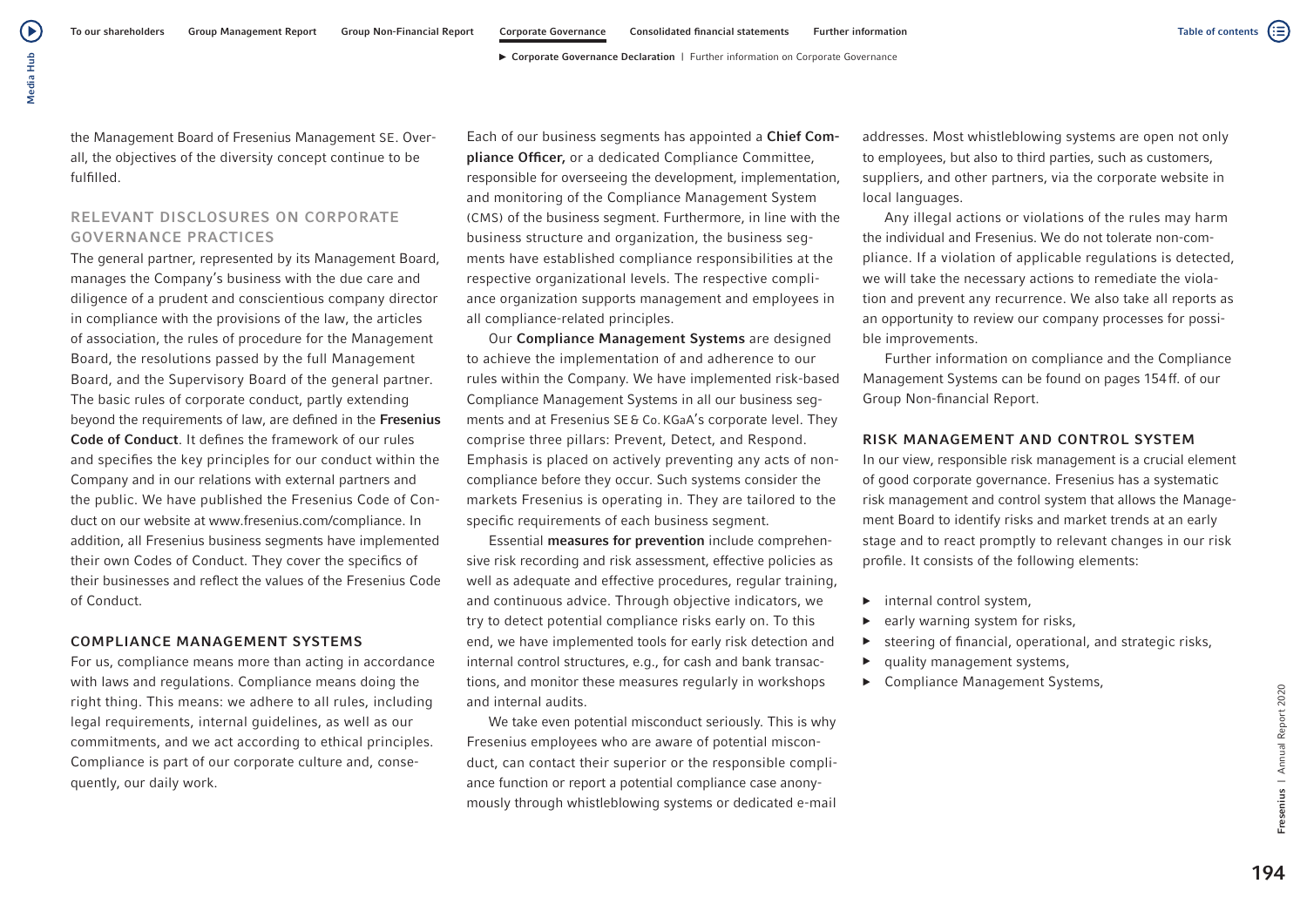$\blacktriangleright$  reporting on legal risks, and

Media Hub

Media Hub

 $\left( \blacktriangleright \right)$ 

 $\triangleright$  risk assessment in investment and acquisition processes.

The well-being of our patients is important to us. Our risk management and control system, as well as efficiently designed processes, help to enhance the Company's performance. Our early risk detection system is reviewed as part of the annual audit of the financial statements. The auditor assesses whether the monitoring system set up by the Management Board is suitable for the early identification of risks that could jeopardize the Company's existence. The risk management and control systems is regularly reviewed by the Management Board and the Internal Audit department. The Audit Committee of the Supervisory Board supervises the effectiveness of the risk management system. Further information can be found in the Report of the Supervisory Board on page 32 in the Annual Report 2019 and on pages 88 ff. of the Management Report.

The Internal Audit department supports the Management Board as an independent function outside the Company's day-to-day operations. The department assesses internal processes from an objective viewpoint and with the necessary distance. Our goal is to create added value for Fresenius, and thus to help achieve organizational goals

through improved internal controls, optimized business processes, cost reduction, and efficiency increases. Results from internal audits are evaluated both by the business segments and by the compliance organization to continuously improve preventive measures, for example to prevent corruption.

Fresenius Medical Care AG & Co. KGaA has its own internal risk management and control system.

## GERMAN CORPORATE GOVERNANCE AND DECLARATION OF CONFORMITY

The German Corporate Governance Code aims to provide more transparency for investors with regard to existing regulations covering the management and monitoring of companies. Our value-enhancing strategies, as well as the majority of the guidelines, recommendations, and suggestions for responsible management contained in the Code, have been basic components of our activities for many years. Extensive information on Corporate Governance can be found on our website at www.fresenius.com/ corporate-governance.

The Management Board of the general partner of Fresenius SE & Co. KGaA, Fresenius Management SE, and the Supervisory Board of Fresenius SE & Co. KGaA have issued the required Declaration of Conformity pursuant to Section 161 of the German Stock Corporation Act (AktG) and have made it available to shareholders on the website of the Company:

"Declaration by the Management Board of the General Partner of Fresenius SE & Co. KGaA, Fresenius Management SE, and the Supervisory Board of Fresenius SE&Co.KGaA on the German Corporate Governance Code pursuant to Section 161 German Stock Corporation Act (Aktiengesetz)

The Management Board of the General Partner of Fresenius SE & Co. KGaA, Fresenius Management SE (hereafter the Management Board) and the Supervisory Board of Fresenius SE & Co. KGaA declare that since the issuance of the previous Declaration of Conformity in December 2019, the recommendations of the "Government Commission on the German Corporate Governance Code" published by the Federal Ministry of Justice and Consumer Protection (Bundesministerium der Justiz und für Verbraucherschutz) in the official section of the Federal Gazette (Bundesanzeiger) (hereafter the Code) in the version of February 7, 2017, and in the version of December 16, 2019 since its publication in the Federal Gazette on March 20, 2020, have been met and that the Code in its version of December 16, 2019 will also be met in the future. Only the following recommendations of the Code in the version of February 7, 2017 and of December 16, 2019, have not and will not be met as explained in the following: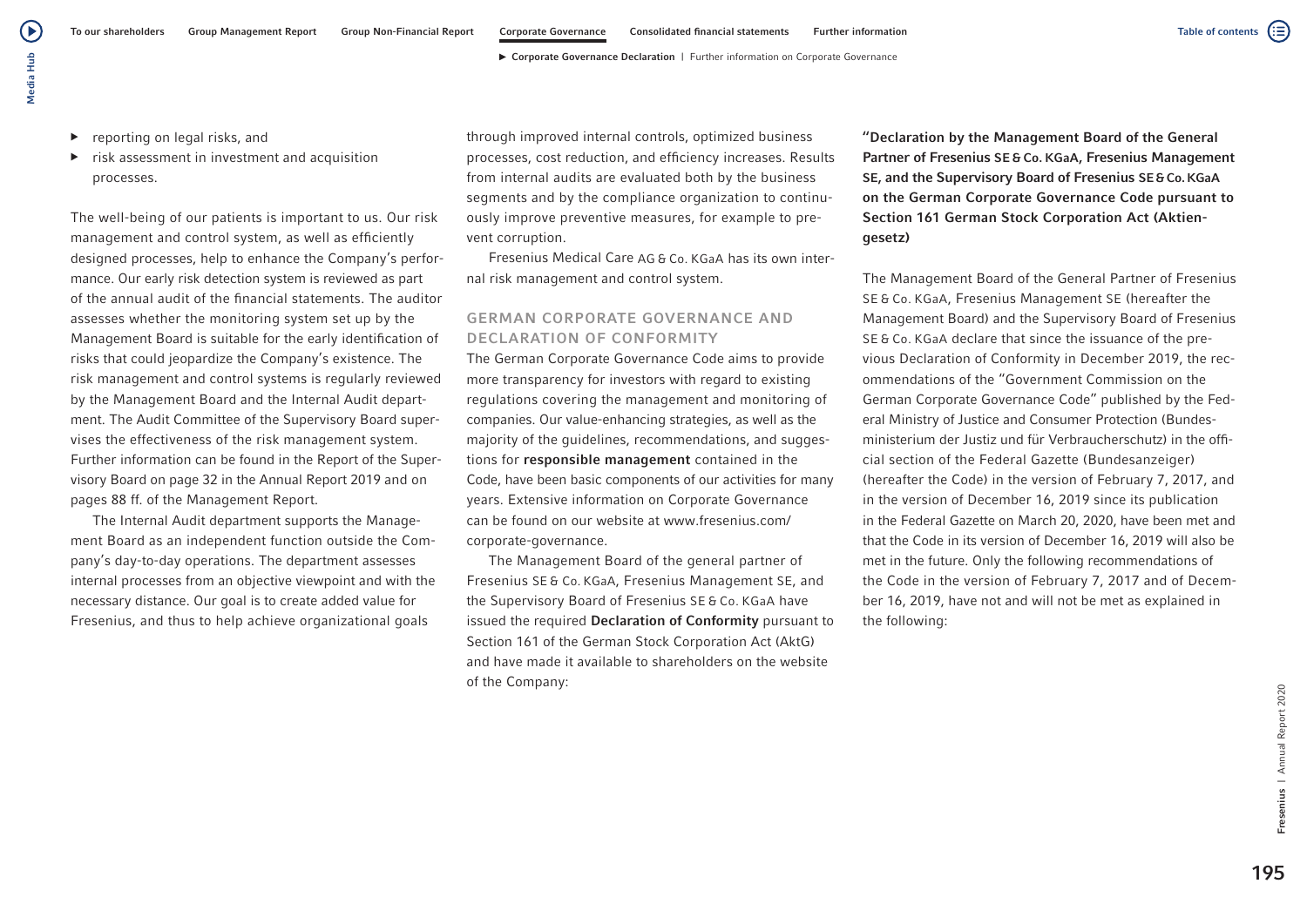▶ Code recommendation B. 5 (formerly Code number 5.1.2 paragraph 2 sentence 3): age limits of the Management Board members

Pursuant to the Code recommendation B.5 (formerly Code number 5.1.2 paragraph 2 sentence 3) an age limit is to be specified for members of the Management Board and disclosed in the Corporate Governance **Statement** 

 Fresenius has not yet specified an age limit for members of the Management Board, as this might unduly limit the selection of qualified candidates. Nevertheless, Fresenius intends to examine in detail the introduction of an age limit next year.

## Code recommendation C. 2 (formerly Code number 5.4.1 paragraph 2 and paragraph 4): age limit for members of the Supervisory Board

Pursuant to the Code recommendation C.2 (formerly Code number 5.4.1 paragraph 2 and paragraph 4), an age limit is to be specified for members of the Supervisory Board and disclosed in the Corporate Governance Statement.

 Fresenius has not yet specified an age limit and a regular limit for the tenure of a member of the Supervisory Board, as this might unduly limit the selection of quali-

fied candidates. Nevertheless, Fresenius intends to examine in detail the introduction of an age limit next year.

 $\triangleright$  Code recommendations G.1 – G.3 and G.6: compensation of the members of the Management Board The principles, recommendations and suggestions relating to Management Board compensation have been extensively revised. In contrast to the Code, the Act Implementing the Second EU Shareholder Rights Directive (ARUG II) envisages transitional provisions for the implementation of a new compensation system for the Management Board. In order to establish a compensation system for the Management Board that gives balanced consideration to the interests of all parties involved, in line with the statutory transitional provisions, Fresenius has decided to submit a revised compensation system to the Annual General Meeting for approval in 2021. Until such point in time, the existing compensation system will remain in place. In this respect, Fresenius declares (prospectively merely temporary) non-compliance with the Code recommendations G.1 to G.3 and G.6.

▶ Precautionary statement of non-compliance with regards to the Management Board compensation of Mr.Rice Powell

Management Board member Rice Powell receives his compensation exclusively from Fresenius Medical Care Management AG. Up until the introduction of the new compensation system that took effect on January 1, 2020, there were no caps in place on the compensation at Fresenius Medical Care Management AG for all compensation components and thus for overall compensation. A compensation cap by specific amount is therefore also not included in the corresponding model table of the compensation report. In addition, there was until then no Code-complying severance payment cap in place. For this reason, with regards to Mr. Rice Powell, a precautionary statement of non-compliance with Code numbers 4.2.3 paragraph 2 sentence 6, 4.2.3 paragraph 4 and 4.2.5 paragraph 3 is made with reference to the compensation system of Fresenius Medical Care effective until December 31, 2019.

Bad Homburg v.d.H., December 2020 Management Board of the General Partner of Fresenius SE & Co. KGaA, of Fresenius Management SE, and Supervisory Board of Fresenius SE & Co. KGaA"

This declaration and all past declarations are published on our website, see www.fresenius.com/corporate-governance.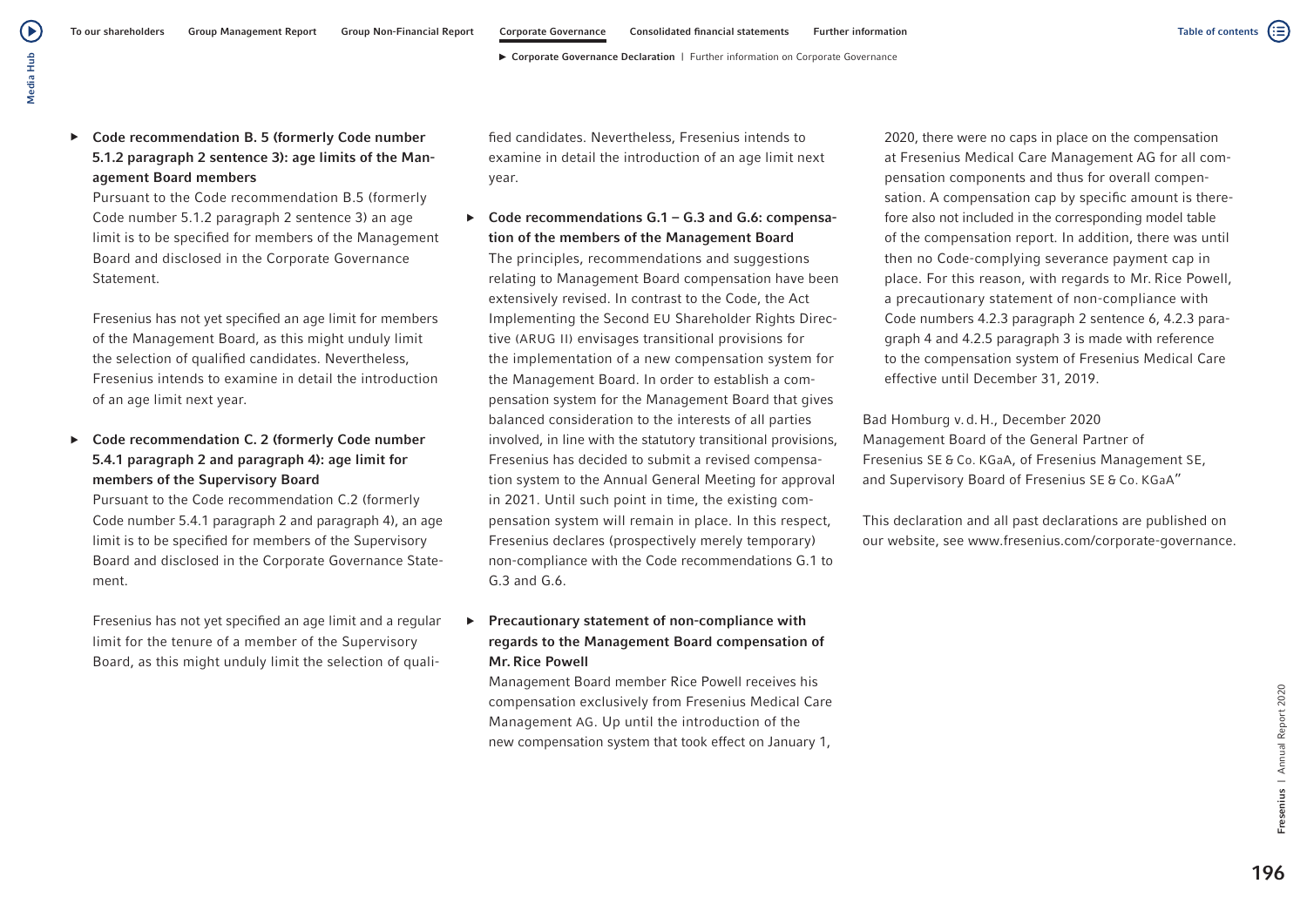## FURTHER INFORMATION ON CORPORATE GOVERNANCE

#### DIVERSITY

The Management Board takes diversity into account when filling executive positions. At Fresenius, the individual's qualifications are the paramount consideration in all hiring and promotion decisions. This means that women and men with comparable qualifications and suitability have the same career opportunities. Fresenius will continue to consistently act upon this principle, and will of course comply with the law on the equal participation of women and men in executive positions in private companies and the public service:

For the Supervisory Board of Fresenius SE & Co. KGaA, the law requires a quota of at least 30% women and 30% men. These mandatory quotas were met by the Supervisory Board elections in 2016.

The legally stipulated targets for the Management Board do not apply to Fresenius Management SE or to Fresenius SE & Co. KGaA. Due to its legal form, Fresenius SE & Co. KGaA does not have a Management Board. Fresenius Management SE is not listed on the stock exchange and is also not subject to codetermination.

In accordance with the legal requirements, the Management Board specifies composition of the two management levels directly below the Management Board as follows:

The first management level includes all Senior Vice Presidents and Vice Presidents who have an employment contract with Fresenius SE & Co. KGaA and who report directly to a Member of the Management Board. Through a decision effective January 1, 2016, the Management Board has set a target, which has to be met by December 31, 2020, and calls for a proportion of women of 33.3% at the first management level. This target corresponds with the proportion as of December 31, 2015.

The second management level includes all Vice Presidents who have an employment contract with Fresenius SE & Co. KGaA and who report directly to a member of the first management level. Through the decision effective January 1, 2016, the Management Board has set a target, which has to be met by December 31, 2020, and calls for a proportion of women of 37.5% at the second management level. This target corresponds with the proportion as of December 31, 2015.

The implementation period with regard to the target for the first and second management levels ended on December 31, 2020. At the first management level below the Executive Board, the proportion of women was around 23.1% as of the reporting date. At the second management level below the Executive Board, the proportion of women was 20.0% as of the reporting date. The set targets were therefore not achieved.

The development of the proportion of women at the first and second level below the Management Board is due in particular to internal changes within the Group and unplanned departures as well as the resulting organizational changes. For Fresenius SE & Co. KGaA, there is a small

number of management positions to be considered, so that individual personnel changes have a significant impact on the percentage of women.

The percentage of women as at the reporting date of December 31, 2020 represents a snapshot: In fact, the values at both management levels fluctuate from year to year; among other things, this is evidence that promotions and appointments are based on the criterion of qualification and not on gender.

The Management Board believes that inclusion in the company-wide long-term incentive programs is a strong indicator that an individual holds a leading executive position. The proportion of women in this group of our top 1,700 executives was approximately 32% as of December 31, 2020.

In accordance with legal requirements, the Management Board has again set targets for the proportion of women on the first two management levels below the Executive Board as well as deadlines for achieving these targets. For the proportion of women on the first management level as well as the proportion of women on the second management level, the target figure of 30.0% was set by resolution of the Management Board with effect from 1 January 2021, with a deadline of 31 December 2025, while the definition of the management levels remained unchanged.

Further information on diversity, as well as personnel development and personnel management, is included in the Group Management Report on page 52ff. and in the Group Non-financial Report on pages 133ff.